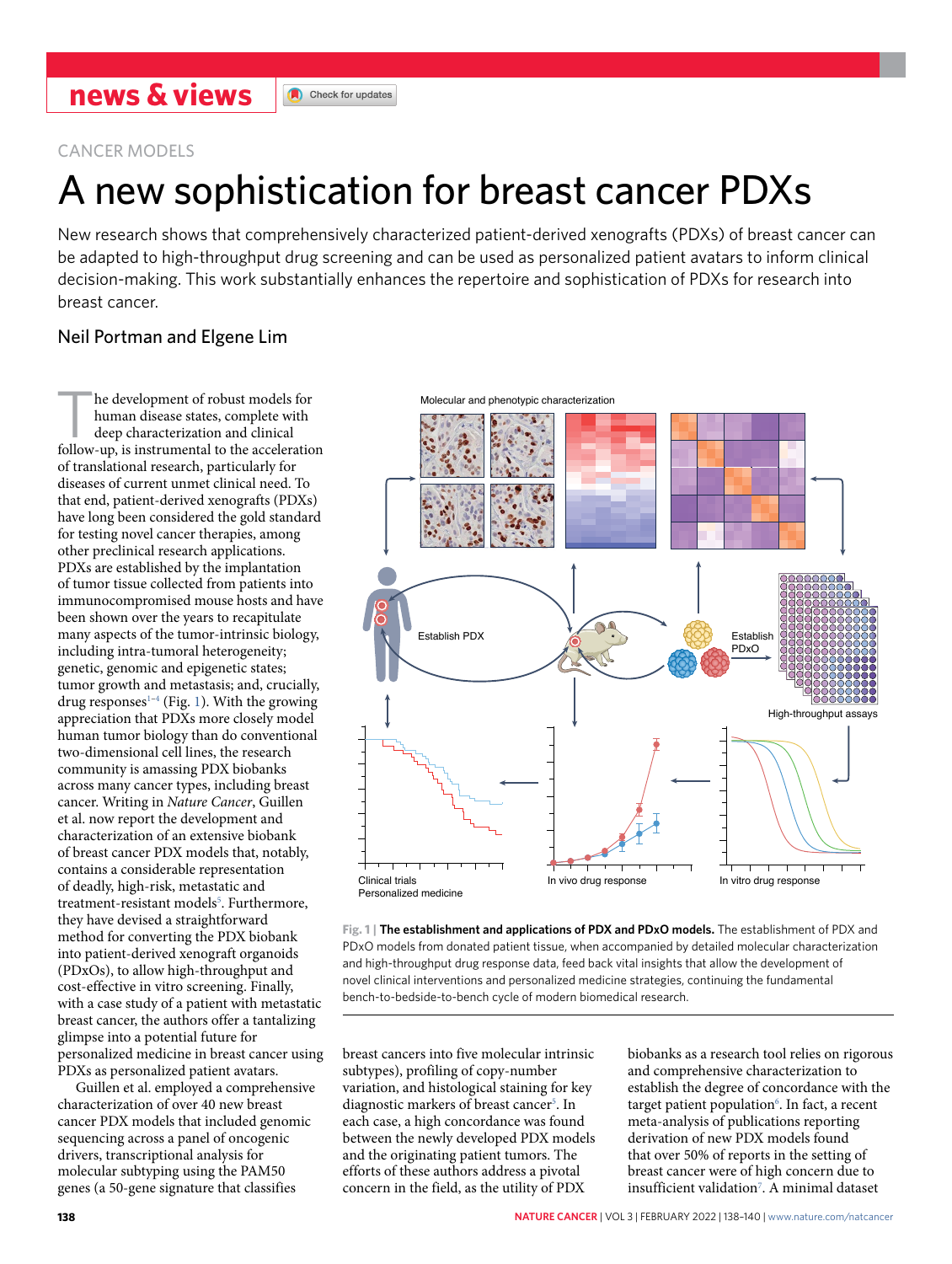for reporting newly derived PDX models has been proposed<sup>6</sup> that suggests the deposition of detailed information across four key areas: clinical data of the patient (e.g., gender, age and treatment history); clinical data of the tumor (e.g., tissue of origin, tissue histology and whether the tumor came from a primary or metastatic site); methodological details (e.g., mouse strain, engraftment site and humanized immune system); and quality-assurance metrics (e.g., tumor characterization and animal health metrics). Additional data related to treatment responses, molecular '-omics' data, growth kinetics and model availability are desirable when available. In their current publication, Guillen et al. have fully embraced this ideal to deliver a comprehensive characterization of their new breast PDX library that covers not only the key data but also the vital '-omics' and treatment-response data that allow these models to be immediately utilized as a platform for biomarker discovery, drug testing and studies of fundamental tumor biology<sup>5</sup>. As tumor subtypes continue to be demarcated ever more finely, the detailed molecular phenotyping of models demonstrated here will become increasingly important, particularly in the treatment-resistant setting, in which novel tumor biologies evolve in response to treatment.

The 'take rate' (percentage of models implanted that can be stably grown in the mouse hosts) is relatively low in breast cancer; Guillen et al. reported a 29% success rate<sup>5</sup>, which is consistent with the field and reflects a well-known selection bias in PDXs for tumors with a higher proliferative index. Successful engraftment rates differ between breast cancer subtypes. In particular, estrogen receptor–positive (ER+) disease, despite being by far the most common breast cancer subtype, is comparatively under-represented in PDX libraries due to its lower take rate and slower growth than that of less common but more aggressive tumor types<sup>[8](#page-2-5)</sup>. Nevertheless, Guillen et al. have established eight ER+ PDXs<sup>[5](#page-2-2)</sup> that have been additionally characterized for critical endocrine-resistance drivers such as mutations in *ESR1* (which encodes an estrogen receptor)<sup>[9](#page-2-6)</sup> and for sensitivity to estrogen. Notably, clinical annotation established that a number of these ER+ models were derived from metastatic sites from patients whose cancer had progressed on endocrine therapy. Metastatic and treatment-refractory settings are in urgent need of new treatment strategies; thus, the biobank from Guillen et al<sup>5</sup>. provides a much-needed increase in coverage of these under-represented experimental models.

With the PDX catalog in hand, Guillen et al. also took steps to address the issue of throughput in translational research models<sup>5</sup>. Although PDXs as a model system outperform cell lines in their ability to recapitulate human disease states, as a trade-off, PDX models carry the major limitations of high cost and low throughput associated with growing tumors in mouse hosts. As there is now a clearer appreciation for intra-patient and inter-patient tumor heterogeneity at the molecular level, it is critical that novel therapeutic strategies are trialed across a range of representative models. This will allow broader insight into the spectrum of treatment sensitivities and perhaps the discovery of new biology that may underlie unexpected variations in response. Several methods have been developed to enable this where PDX models are impractical, including pared-down experimental designs, two-dimensional patient-derived cell cultures, and three-dimensional PDxOs<sup>[8](#page-2-5)</sup>. PDxOs can be used for robust experiments with plenty of technical and biological replicates with improved stability relative to that of two-dimensional cultures, and thus allow longitudinal and replicative studies<sup>4</sup>.

Guillen et al. transferred their PDX models to three-dimensional cultures with an impressive 85% success rate<sup>5</sup>. Over long-term culture, the PDxO models maintained consistent gene-expression phenotypes, and most could be transplanted back into mice with no change to growth kinetics compared with that of the original donor PDX. Analyzing a subset of their matched patient–PDX–PDxO models, the authors found excellent correlations between driver mutations, copy-number variations, the overall transcriptome, and epigenetic methylation states. Perhaps most notably, given the major utility of PDxOs for drug screening, the PDxOs exhibited the expected drug response based on their molecular profile (e.g., ER+ models responded well to ER-directed therapies but were less sensitive to chemotherapy) in a high-throughput screen against 45 therapeutic compounds that, for a subset, was mirrored in the parental PDX. These findings provide confidence that PDxOs are a robust and reproducible alternative to PDXs for large-scale drug screening. For example, the PDxO screen predicted that half the models of triple-negative breast cancer would be sensitive to the apoptosis inducer birinapant, a drug that has been shown to sensitize this cancer to chemotherapy. This prediction was fully recapitulated when the parental PDX models were exposed to this drug in vivo.

Although PDxOs bridge the gap between traditional cell line–based in vitro studies

and in vivo PDX studies, a shared limitation is the inability of in vitro culture conditions or immunocompromised mouse hosts to model the human tumor microenvironment. This may result in fundamental differences in tumor biology and the way in which models respond to therapies that target ligand-dependent pathways that involve signaling from the microenvironment. Indeed, Guillen et al. reported significant changes in the expression of ER and in ER-dependent transcription in their PDxOs after a long time in culture<sup>[5](#page-2-2)</sup>. Furthermore, the lack of a fully functional immune system in either the mouse host or in the PDxO setting hinders the evaluation of immunotherapy strategies that are increasingly the subject of preclinical and clinical investigation. Without further interventions, such as the introduction of a humanized immune system into the mouse host<sup>10</sup>, PDXs and PDxOs cannot be used in studies of therapies directed against the immune system and may not even give an accurate portrayal of response to therapies that act partially through involvement of the immune system, such as antibody-dependent cellular cytotoxicity in the context of monoclonal antibodies to the growth-factor receptor HER2.

A major aspiration for translational research and precision medicine is that patient-derived models may be deployed as a key adjunct to clinical decision-making, acting as a personalized avatar for the patient for rapid molecular analysis and testing of potential therapies<sup>11</sup>. Barriers to this ambition in the setting of breast cancer include relatively low take rates, which means many patients, particularly those with ER+ tumors, will not have tumors suitable for PDX development; and slow growth rates, which means that insights cannot be delivered in a cost-effective manner within clinically relevant time frames. Clarification of the determining factors for PDX engraftment, through a comparison of the primary samples that succeeded or failed to engraft, would go some way to overcoming the first of these barriers, which remains to be done in a systematic fashion. PDxOs seem to be a very promising prospect for addressing the second barrier. As proof of concept for this, Guillen et al. were able to recommend an alternative therapeutic strategy for a patient who had donated her tumor for PDX generation and whose cancer had subsequently progressed on standard-of-care therapy<sup>5</sup>. With insights gained from the PDxO screen, the patient received eribulin, which resulted in a treatment response and a significantly longer progression-free survival than that after prior therapies. This case study underlines the importance of ongoing efforts to develop